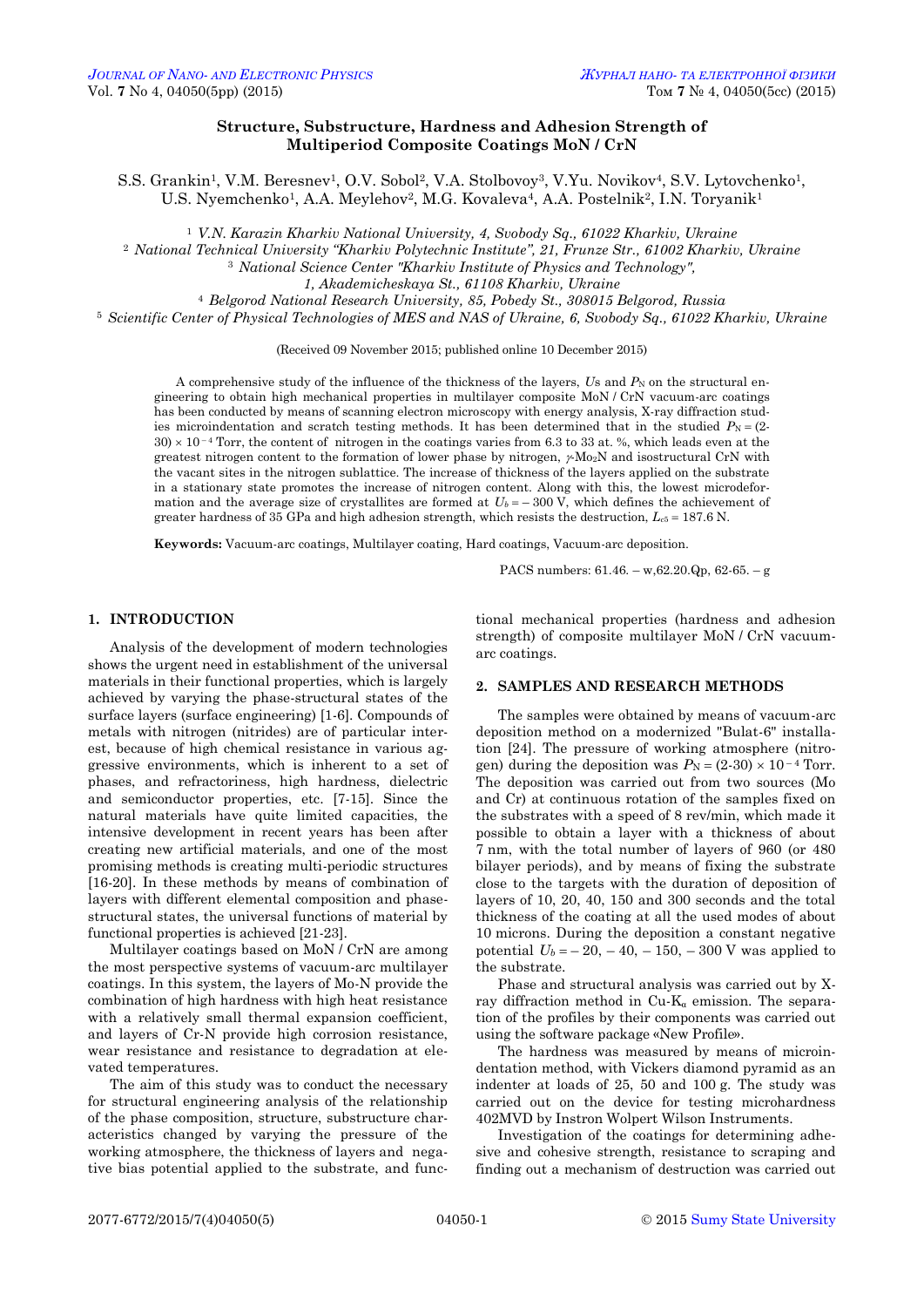with Revetest scratch-tester (CSM Instruments). Scratches were made on the surface of the coating with a help of "Rockwell C" spherical indenter with a rounding radius of 200  $\mu$ m at continuously increasing load. At the same time the power of acoustic emission, friction coefficient and penetrating depth, as well as the magnitude of normal load have been measured. To obtain reliable results, three scratches were applied over the surface of each coated sample. The tests were performed under the following conditions: the load over the indenter was increasing from 0.9 to 70 N, the sliding speed was 1 mm/min, the length of a scratch – 10 mm, loading speed – 6.91 N/min, the frequency of discreteness of a signal 60 Hz, acoustic emission signal power – 9 Db.

#### **3. RESULTS AND DISCUSSION**

As seen from the side cut area, a multi-layer coating (Fig. 1) differs with a sufficiently high planarity of layers and the absence of drop phase in the interior areas of the coating.



**Fig. 1** – The image of multilayer coating

The surface of the coatings is much more heterogeneous, especially for the coatings obtained at a relatively low pressure  $P_N = (2-7) \times 10^{-4}$  Torr. Also, at a large *Ub*, the difference in the surface morphology of the coatings is observed with different numbers of layers. As seen from the photographs of the surface of the coatings obtained at  $U_b = -300$  V at different thickness and number of layers, at the lowes thickness of the layers (continuous rotation) of about 5-7 nm, the surface consists of small erosion pits with an average size of less than 1 micron (see Fig. 2a). With increasing the thickness of layers to 200 nm, an average size of erosion pits is increased to 1.5-1.7 mcm (see Fig. 2b), while at lowering the pressure to  $P_N = 2.7 \times 10^{-4}$  Torr there is a significant amount of droplet phase on the surface with a size of 1 to 3 microns (see Fig. 2).





b

c

**Fig. 2** – The surface morphology of the multilayer coatings obtained at a pressure  $P_N = 3 \times 10^{-3}$  Torr with the average thickness of layers of 6 nm (a) and 200 nm (b), and at  $P_N = 2.7 \times 10^{-4}$  Torr (c)

Energy-dispersive spectra of the coatings MoN / CrN obtained at  $U_b = -300 \text{ V}$  and pressure  $P = 3 \times 10^{-3} \text{ Torr}$ with different layer thicknesses, as well as at a low pressure of  $7 \times 10^{-4}$  Torr indicate, which shows that with the that the increase of thickness from 50 to 100 nm, the change in the atomic ratio of Mo / Cr atoms upward chromium occurs. At the same time, lowering the pressure of the working atmosphere to  $7 \times 10^{-4}$  Torr causes a sharp decrease of the peak corresponding to nitrogen.

The results of elemental analysis show that for small thicknesses, when the layers are the thinnest and the most significant portion of time during precipitation have goes for high speed rotation of the surface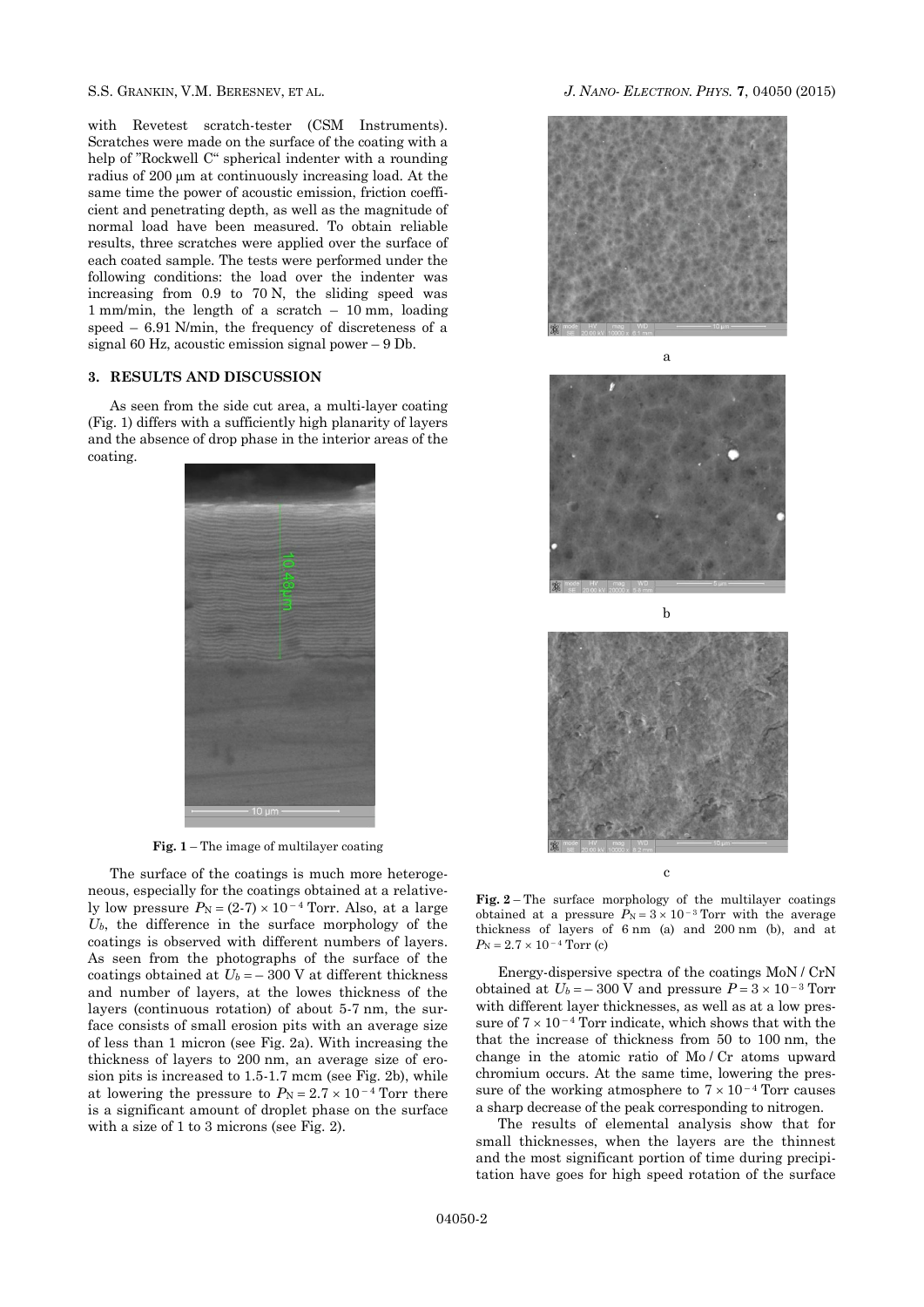and interaction with residual gases in the working chamber; the depletion of the layers of the coating with light nitrogen atoms (Fig. 3) occurs.



**Fig. 3** – Dependence of the content of atoms of nitrogen (1), molybdenum (2), and chromium (3) on the thickness of the layers of the multilayer composite material MoN / CrN

It should be noted that at thicknesses greater than 50 nm, the content of elements in the coating comes to values close to constant, and at a pressure of  $3 \times 10^{-3}$  Torr makes a proportion close to 1 between the metal atoms, and about 33 % of nitrogen, which corresponds to the stoichiometry of the phases Me2N (where Me are metal atoms: Mo or Cr). At a lesser pressure of  $7 \times 10^{-4}$  Torr and  $2.4 \times 10^{-4}$  Torr, the nitrogen contents drops sharply to 17.09 and 6.33 at. %, respectively.

Analysis of diffraction spectra of the coatings shows that in the case of a small value of the negative bias potential applied to the substrate during the deposition  $(-20 V)$  in the spectra (Fig. 4) for all the layer thicknesses in the range of 5-200 nm, phases with cubic lattices based on fcc with a weak texture with the axis [311], typical for given regimes in monolayer state for  $\gamma$ -Mo<sub>2</sub>N phase [25].

Increasing the bias potential to  $-150$  V and  $-300$  V leads to formation of texture with [100] axis in the layers and to increase in its intensity with increasing the thickness of the layer.



**Fig. 4** – Areas of diffraction spectra of the coatings obtained at  $P_N = 3 \times 10^{-3}$  Torr and  $U_b = -20$  V at thickness of the layers of: 1 – 6 nm, 2 – 13 nm, 3 – 25 nm, 4 – 50 nm, 5 – 200 nm and  $U_b = -300$  V at thickness of the layers of 13 nm (6)

On a substructural level at the lowest  $U_b = -20$  V with the increase of thickness of the layer, the growth of the average crystallite size and nonmonotonic microstrain behavior are observed: from high values (1.5 %) with a layer thickness of less than 20 nm, through a minimum (1.1 %) at  $h \approx 100$  nm to 1.4 % at large thicknesses (see Fig. 5a).

With an increase of  $U_b$  up to  $-150$  V in the absolute magnitude, a decrease in microstrain in the layers both by absolute value (0.8-1.05 %), and by amplitude takes place.

The average crystallite size varied nonmonotonically – increasing proportionally to the thickness of the layer to a thickness of 100 nm, and then reduced by 40 % with a further increase of the layer thickness.

For highest  $U_b = -300$  V used in paper, the value of microstrain in the layers did not exceed 0.4 % (see Fig. 6b), and the crystallite size was also the smallest of the considered for the respective thicknesses. The observed decrease in microdeformation tells of recombination processes, stimulated by higher density of radiation defects along with the increase of the mean energy of the film-forming particles as a result of increase of U. The decrease of the average size of crystallites can be linked with the intense action of the defects, which increases the growth of centers of formation.



**Fig. 5** – Dependence of substructural characteristics (microdeformation  $\langle \varepsilon \rangle$  (1) and the size of crystallites *L* (2)) on the thickness of the layers in the coatings obtained at  $U_b = -20$  V (a) and  $U_b = -300 \text{ V}$  (b)

The smaller size of the crystallites and hence a larger average specific volume of the borders defines a higher relaxation capacity for the randomly formed dislocation defects, which define microstrain.

The presence of a small microdeformation and grain size of crystallites may be factors of increasing the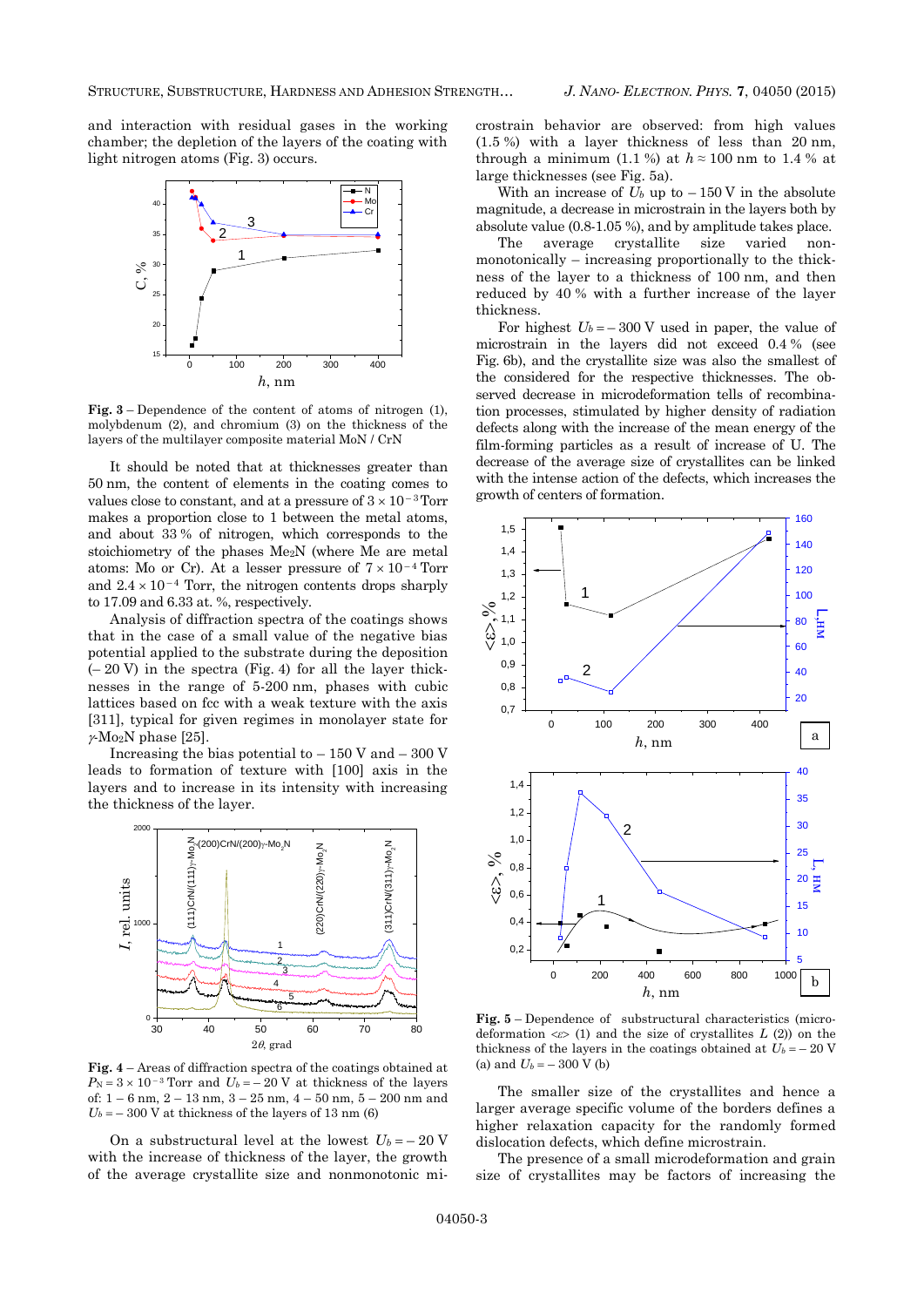adhesive strength of the material. Thus, for adhesive strength tests, the coatings obtained at  $U_b = -300$  V with different layer thicknesses have been chosen.

The conducted studies have shown that for the entire range of the used thicknesses of the layers, the uniform wear of the coating over the entire range of applied loads takes place in the composite coatings; this is manifested in the homogeneity of acoustic emission spectrum (see Fig. 6, spectrum 1). Along with this, the coefficient of friction for all the thicknesses of the coatings is sufficiently close and is in the range of 0.18- 0.24 (see Fig. 6, spectrum 2)



**Fig. 6** – Change in the average values of the amplitude of the acoustic emission (spectrum 1, right scale) and the coefficient of friction (spectrum 2, left scale) for the coatings produced at  $P_N = 3.10^{-3}$  Torr and  $U_b = -300$  V at the thickness of the layers:  $a - 13$  nm,  $b - 400$  nm

Along with this, the nature of wear with the decrease of the thickness of the layers becomes more uniform, which is especially evident at the areas of the first critical load *LC*<sup>1</sup> (see Fig. 7). This indicates a decrease in brittleness (ductility increase) of the layers along with decreasing *h*. Such changes may be related to a decrease of the average crystallite size and microstrain in this case (see Fig. 6b). In this case, the critical load value is determined by a decisive role of coating hardness value, which with the increase of thickness of the layers varied from 23 to 35 GPa.

Along with this, the most ductile form of wear (see Fig. 9) is characteristic for the coatings obtained at low

### S.S. GRANKIN, V.M. BERESNEV, ET AL. *J. NANO- ELECTRON. PHYS.* **[7](#page-0-2)**, [04050](#page-0-2) [\(2015\)](#page-0-2)







c

**Fig.** 7 – Wear tracks at critical loads  $L_{C1}$  for the coatings produced at  $P_N = 3 \times 10^{-3}$  Torr and  $U_b = -300$  V at the following layer thicknesses:  $a - 400$  nm,  $b - 200$  nm,  $c - 13$  nm

pressure and reducing the nitrogen content, which determines strong covalent interatomic bonds. The hardness of these coatings is 4-7 GPa.

Summary data on the critical load abrasion of the coatings *LC*<sup>5</sup> shown in Table 1 for the coatings produced at  $P_N = 3 \times 10^{-3}$  Torr and  $U_b = -300$  V show that the adhesion strength is great for all layer thicknesses of such coatings, however, the increase in the thickness and hardening allows reaching the maximum value  $Lc<sub>5</sub> = 185-187$  N at the thicknesses of the layers of 200-400 nm.